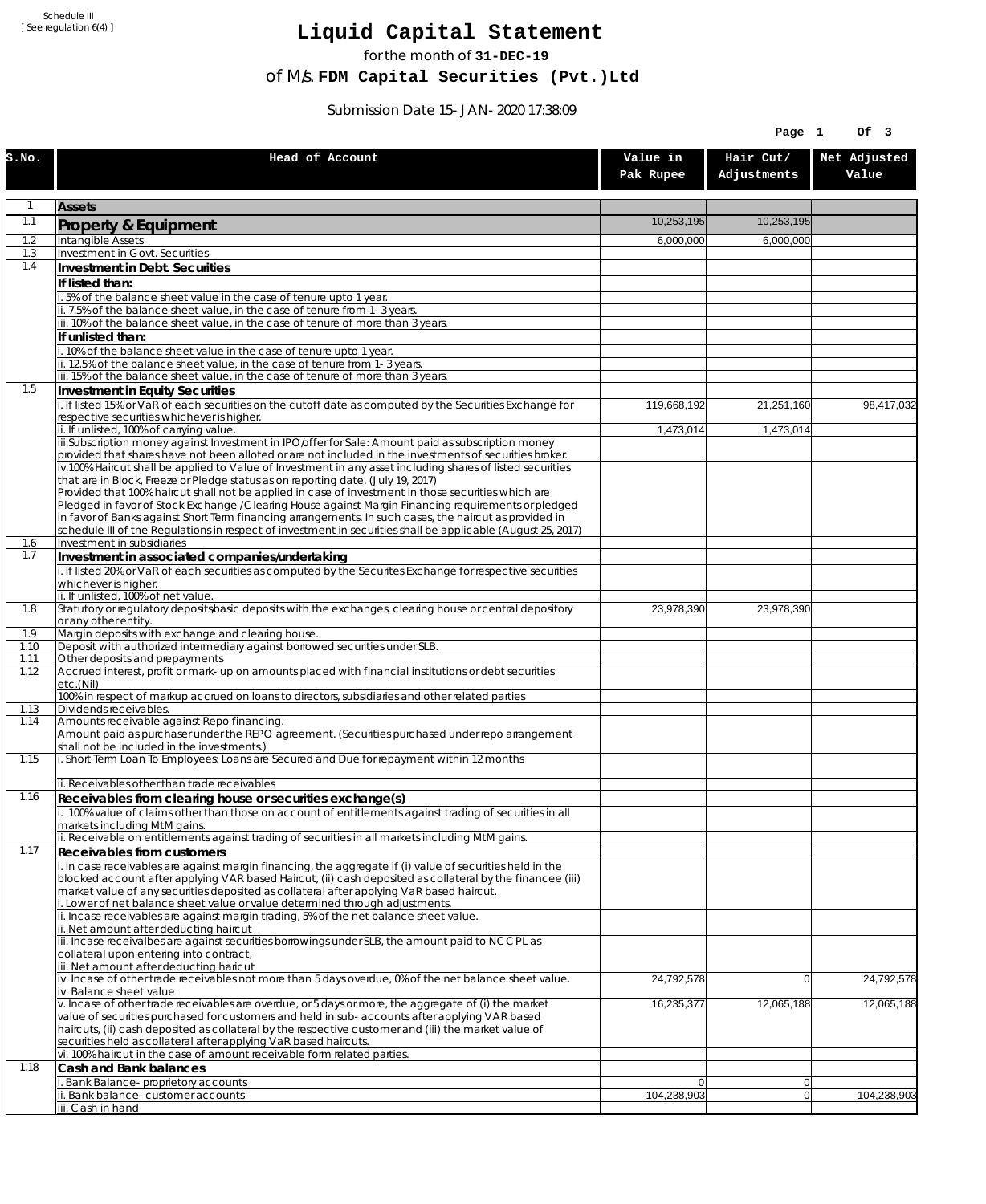Schedule III [ See regulation 6(4) ]

## **Liquid Capital Statement**

for the month of **31-DEC-19**

of M/s. **FDM Capital Securities (Pvt.)Ltd**

Submission Date 15-JAN-2020 17:38:09

|                |                                                                                                                                                                                                                                                                                                                                                                                                                                                                                                                                                                                                                                                                                                                             |                       | Page 2                   | Of 3                  |
|----------------|-----------------------------------------------------------------------------------------------------------------------------------------------------------------------------------------------------------------------------------------------------------------------------------------------------------------------------------------------------------------------------------------------------------------------------------------------------------------------------------------------------------------------------------------------------------------------------------------------------------------------------------------------------------------------------------------------------------------------------|-----------------------|--------------------------|-----------------------|
| S.NO.          | Head of Account                                                                                                                                                                                                                                                                                                                                                                                                                                                                                                                                                                                                                                                                                                             | Value in<br>Pak Rupee | Hair Cut/<br>Adjustments | Net Adjusted<br>Value |
| 1.19           | <b>Total Assets</b>                                                                                                                                                                                                                                                                                                                                                                                                                                                                                                                                                                                                                                                                                                         | 306,639,649           | 75,020,947               | 239,513,701           |
| $\overline{2}$ | Liabilities                                                                                                                                                                                                                                                                                                                                                                                                                                                                                                                                                                                                                                                                                                                 |                       |                          |                       |
| 2.1            | Trade Payables                                                                                                                                                                                                                                                                                                                                                                                                                                                                                                                                                                                                                                                                                                              |                       |                          |                       |
|                | Payable to exchanges and clearing house<br>ii. Payable against leveraged market products                                                                                                                                                                                                                                                                                                                                                                                                                                                                                                                                                                                                                                    |                       |                          |                       |
|                | iii. Payable to customers                                                                                                                                                                                                                                                                                                                                                                                                                                                                                                                                                                                                                                                                                                   | 99,449,536            | $\mathbf{0}$             | 99,449,536            |
| 2.2            | <b>Current Liabilities</b>                                                                                                                                                                                                                                                                                                                                                                                                                                                                                                                                                                                                                                                                                                  |                       |                          |                       |
|                | . Statutory and regulatory dues<br>ii. Accruals and other payables                                                                                                                                                                                                                                                                                                                                                                                                                                                                                                                                                                                                                                                          |                       |                          |                       |
|                | iii. Short-term borrowings                                                                                                                                                                                                                                                                                                                                                                                                                                                                                                                                                                                                                                                                                                  | 18,381,762            | $\mathbf{0}$             | 18,381,762            |
|                | iv. Current portion of subordinated loans                                                                                                                                                                                                                                                                                                                                                                                                                                                                                                                                                                                                                                                                                   |                       |                          |                       |
|                | v. Current portion of long term liabilities<br>vi. Deferred Liabilities                                                                                                                                                                                                                                                                                                                                                                                                                                                                                                                                                                                                                                                     |                       |                          |                       |
|                | vii. Provision for bad debts                                                                                                                                                                                                                                                                                                                                                                                                                                                                                                                                                                                                                                                                                                |                       |                          |                       |
|                | viii. Provision for taxation<br>ix. Other liabilities as per accounting principles and included in the financial statements                                                                                                                                                                                                                                                                                                                                                                                                                                                                                                                                                                                                 |                       |                          |                       |
| 2.3            | Non-Current Liabilities                                                                                                                                                                                                                                                                                                                                                                                                                                                                                                                                                                                                                                                                                                     |                       |                          |                       |
|                | i. Long-Term financing                                                                                                                                                                                                                                                                                                                                                                                                                                                                                                                                                                                                                                                                                                      |                       |                          |                       |
|                | a. Long-Term financing obtained from financial instituion: Long term portion of financing obtained from<br>a financial institution including amount due against finance lease                                                                                                                                                                                                                                                                                                                                                                                                                                                                                                                                               |                       |                          |                       |
|                | b. Other long-term financing                                                                                                                                                                                                                                                                                                                                                                                                                                                                                                                                                                                                                                                                                                |                       |                          |                       |
|                | ii. Staff retirement benefits                                                                                                                                                                                                                                                                                                                                                                                                                                                                                                                                                                                                                                                                                               |                       |                          |                       |
|                | iii. Advance against shares for Increase in Capital of Securities broker: 100% haircut may be allowed in<br>respect of advance against shares if:                                                                                                                                                                                                                                                                                                                                                                                                                                                                                                                                                                           |                       |                          |                       |
|                | a. The existing authorized share capital allows the proposed enhanced share capital                                                                                                                                                                                                                                                                                                                                                                                                                                                                                                                                                                                                                                         |                       |                          |                       |
|                | b. Boad of Directors of the company has approved the increase in capital<br>c. Relevant Regulatory approvals have been obtained                                                                                                                                                                                                                                                                                                                                                                                                                                                                                                                                                                                             |                       |                          |                       |
|                | d. There is no unreasonable delay in issue of shares against advance and all regulatory requirements                                                                                                                                                                                                                                                                                                                                                                                                                                                                                                                                                                                                                        |                       |                          |                       |
|                | relating to the increase in paid up capital have been completed.                                                                                                                                                                                                                                                                                                                                                                                                                                                                                                                                                                                                                                                            |                       |                          |                       |
|                | e. Auditor is satisfied that such advance is against the increase of capital.<br>iv. Other liabilities as per accounting principles and included in the financial statements                                                                                                                                                                                                                                                                                                                                                                                                                                                                                                                                                |                       |                          |                       |
| 2.4            | <b>Subordinated Loans</b>                                                                                                                                                                                                                                                                                                                                                                                                                                                                                                                                                                                                                                                                                                   |                       |                          |                       |
|                | . 100% of Subordinated loans which fulfill the conditions specified by SECP are allowed to be deducted:<br>The Schedule III provides that 100% haircut will be allowed against subordinated Loans which fulfill the<br>conditions specified by SECP. In this regard, following conditions are specified:<br>a. Loan agreement must be executed on stamp paper and must clearly reflect the amount to be repaid<br>after 12 months of reporting period<br>b. No haircut will be allowed against short term portion which is repayable within next 12 months.<br>c. In case of early repayment of loan, adjustment shall be made to the Liquid Capital and revised Liquid<br>Capital statement must be submitted to exchange. |                       |                          |                       |
|                | ii. Subordinated loans which do not fulfill the conditions specified by SECP                                                                                                                                                                                                                                                                                                                                                                                                                                                                                                                                                                                                                                                |                       |                          |                       |
| 2.5            | <b>Total Liabilites</b>                                                                                                                                                                                                                                                                                                                                                                                                                                                                                                                                                                                                                                                                                                     | 117.831.298           | $\mathbf{0}$             | 117.831.298           |
| 3              | Ranking Liabilities Relating to:                                                                                                                                                                                                                                                                                                                                                                                                                                                                                                                                                                                                                                                                                            |                       |                          |                       |
| 3.1            | Concentration in Margin Financing                                                                                                                                                                                                                                                                                                                                                                                                                                                                                                                                                                                                                                                                                           |                       |                          |                       |
|                | The amount calculated client-to- client basis by which any amount receivable from any of the                                                                                                                                                                                                                                                                                                                                                                                                                                                                                                                                                                                                                                |                       |                          |                       |
| 3.2            | financees exceed 10% of the aggregate of amounts receivable from total financees.<br>Concentration in securites lending and borrowing                                                                                                                                                                                                                                                                                                                                                                                                                                                                                                                                                                                       |                       |                          |                       |
|                | The amount by which the aggregate of:                                                                                                                                                                                                                                                                                                                                                                                                                                                                                                                                                                                                                                                                                       |                       |                          |                       |
|                | (i) Amount deposited by the borrower with NCCPL                                                                                                                                                                                                                                                                                                                                                                                                                                                                                                                                                                                                                                                                             |                       |                          |                       |
|                | (Ii) Cash margins paid and<br>(iii) The market value of securities pledged as margins exceed the 110% of the market value of shares                                                                                                                                                                                                                                                                                                                                                                                                                                                                                                                                                                                         |                       |                          |                       |
|                | borrowed                                                                                                                                                                                                                                                                                                                                                                                                                                                                                                                                                                                                                                                                                                                    |                       |                          |                       |
| 3.3            | Net underwriting Commitments                                                                                                                                                                                                                                                                                                                                                                                                                                                                                                                                                                                                                                                                                                |                       |                          |                       |
|                | (a) in the case of right issuse : if the market value of securites is less than or equal to the subscription<br>price; the aggregate of:                                                                                                                                                                                                                                                                                                                                                                                                                                                                                                                                                                                    |                       |                          |                       |
|                | (i) the 50% of Haircut multiplied by the underwriting commitments and<br>(ii) the value by which the underwriting commitments exceeds the market price of the securities.<br>In the case of rights issuse where the market price of securities is greater than the subscription price, 5% of<br>the Haircut multiplied by the net underwriting                                                                                                                                                                                                                                                                                                                                                                              |                       |                          |                       |
|                | (b) in any other case: 12.5% of the net underwriting commitments                                                                                                                                                                                                                                                                                                                                                                                                                                                                                                                                                                                                                                                            |                       |                          |                       |
| 3.4            | Negative equity of subsidiary                                                                                                                                                                                                                                                                                                                                                                                                                                                                                                                                                                                                                                                                                               |                       |                          |                       |
|                | The amount by which the total assets of the subsidiary (excluding any amount due from the subsidiary)<br>exceed the total liabilities of the subsidiary                                                                                                                                                                                                                                                                                                                                                                                                                                                                                                                                                                     |                       |                          |                       |
| 3.5            | Foreign exchange agreements and foreign currency positions                                                                                                                                                                                                                                                                                                                                                                                                                                                                                                                                                                                                                                                                  |                       |                          |                       |
|                | 5% of the net position in foreign currency. Net position in foreign currency means the difference of total<br>assets denominated in foreign cuurency less total liabilities denominated in foreign currency                                                                                                                                                                                                                                                                                                                                                                                                                                                                                                                 |                       |                          |                       |
| 3.6            | Amount Payable under REPO                                                                                                                                                                                                                                                                                                                                                                                                                                                                                                                                                                                                                                                                                                   |                       |                          |                       |
| 3.7            | Repo adjustment                                                                                                                                                                                                                                                                                                                                                                                                                                                                                                                                                                                                                                                                                                             |                       |                          |                       |